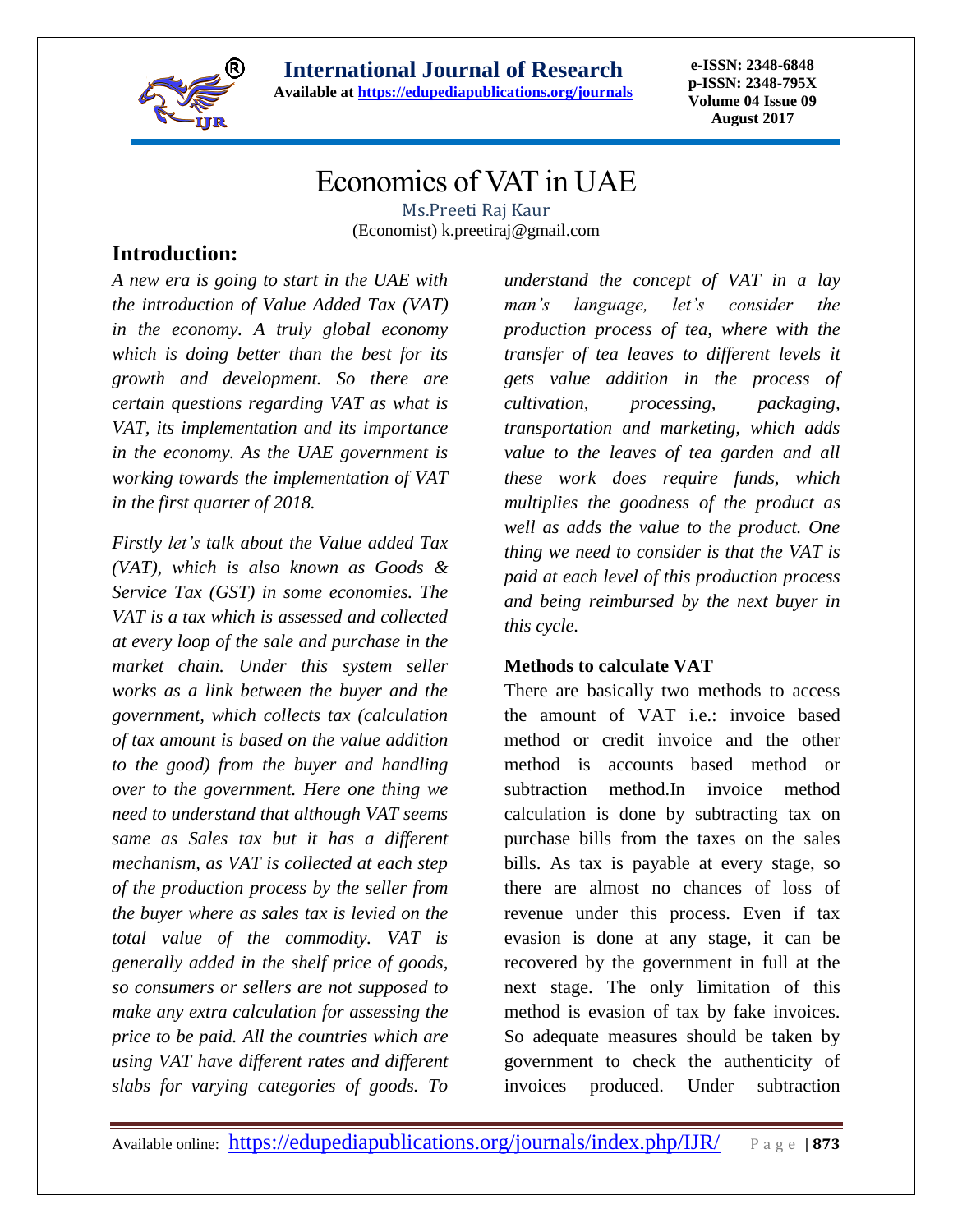

**e-ISSN: 2348-6848 p-ISSN: 2348-795X Volume 04 Issue 09 August 2017**

method the tax amount is calculated by subtracting Purchases (excluding taxes) from the Sales (excluding taxes)(i.e.: Taxable Turnover  $=$  Sales excluding Taxes  $-$ Purchases excluding taxes) . In this method the calculation of duty liability is done periodically (monthly/ quarterly) and not invoice vise. Taxes cannot be shown in invoices.

### **Calculation of VAT in Dubai**

As the Dubai government is planning to implement VAT in the first phase of 2018. All the businesses and trading units are gearing up to complete the pre requisites of registrations, payments, returns and procedure to have a hassle free and smooth implementation of VAT as for all the companies registered under this process are supposed to document their revenue and VAT charges properly. All the firms will be paying 5% VAT on the purchase of goods and services from the dealers and the goods and services provided by them will also be chargeable at a rate of 5% of the invoice value to the customers. Subsequently the VAT charged and paid will either be given to the tax authorities in the UAE or be retained by the seller as per the condition. The important point is that the government is never directly involved in this tax collection process and this is the reason why it is also known as indirect consumption tax and makes it more important to keep the proper record of all the transactions to access the actual amount of final tax paid by the final consumer.

#### **Effects of VAT on various sectors**

Payment of any type of tax gives a unpleasent feeling to the tax payer irrespective of any level of benefits received by them. Implementation of VAT will be a point of little concern for small business units in terms of expenses on implementation of VAT procedure and secondly in terms of little increased prices of goods and services which can affect their volume of sales. As for big business houses it is not a dwelling situation as they can very easily cover up their cost on Vat implementation. Moreover they are quite clear about the tax burden which they will try not to shift to their customers in this competitive market situation. So gradually all the business units are going to get benefitted in dual way. Firstly, as there is no tax cascade effect in the case of implementation of VAT (in case of any other tax implementation chance of tax cascading is always there), secondly they can reclaim all the expenses made by them in production process. For the GCC resident it is not going to affect their purchase of essential goods and health care services. The effect of VAT will be more on high income earners in the GCC (the more you spend the more you pay). Those who are spending willingly on restaurants, leisure and entertainment will end up paying a little more out of their disposable income. All the people going for big investment (i.e. cars) will not be affected by a little increase in the price of their priced possession.

As predicted by the IMF there is a possibility of combined deficit of about US